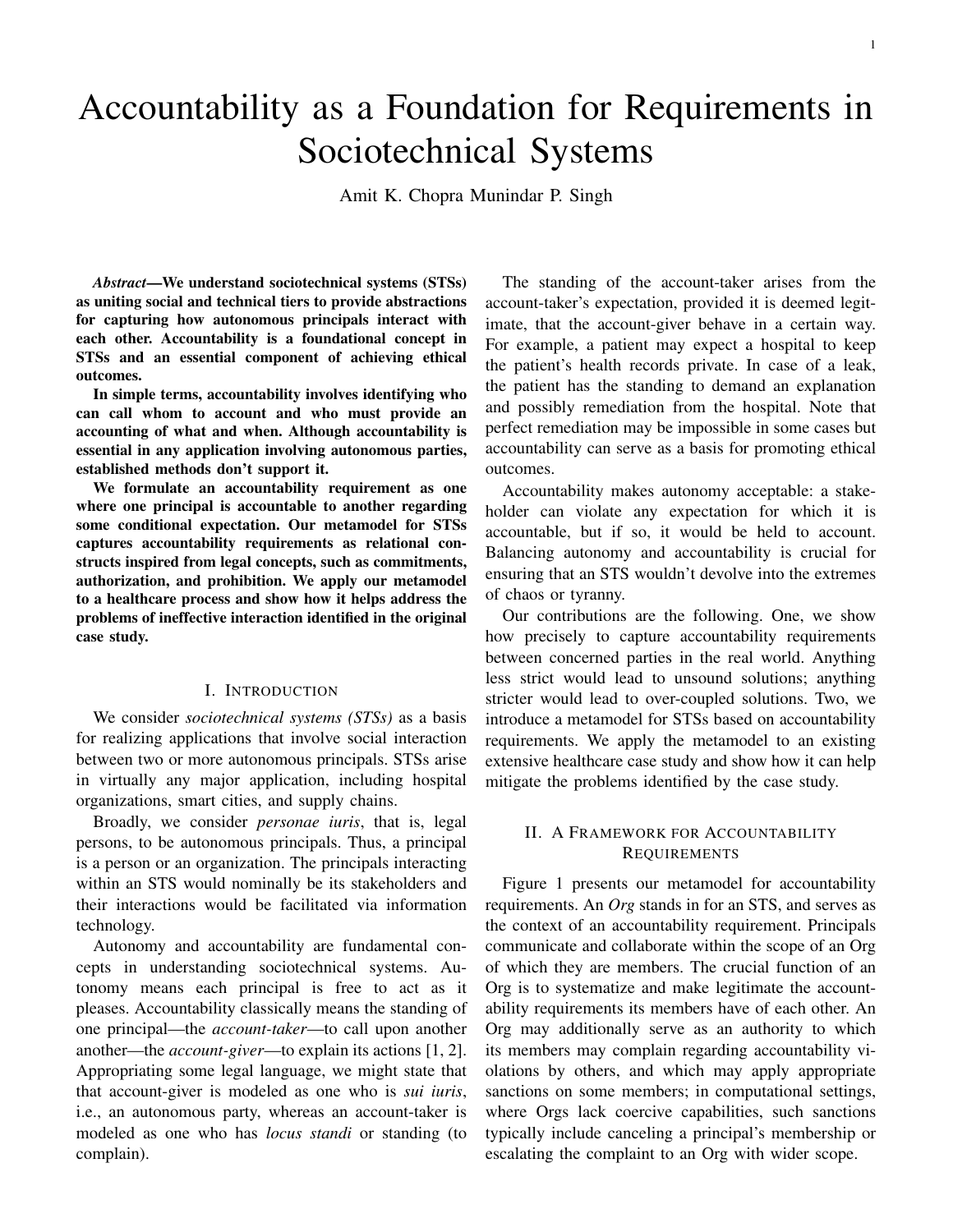Normally, accountability requirements are specified with reference to roles in the Org. A principal would enroll in an Org by adopting a role and accepting the role's applicable accountability requirements. Conceptually, an Org is itself a principal and can participate in another Org by adopting a role. Further, an Org *qua* principal may interact with and form accountability relationships with its own members. For example, a hospital is an Org that has contracts with its physicians and nurses.

We introduce the construct of an *expectation* as describing what one principal may expect from another. For example, a meeting group may follow a convention that the last person out of a room switches off the lights. Expectations that acquire normative force by being recognized as legitimate within an Org become accountability requirements. For example, declaring the above expectation would raise the convention to an accountability requirement and make whoever is last out of the room accountable for switching off the lights.

We represent accountability via legal norms [3] because they support reasoning and manipulation to support desired accountability processes [4]. Specifically, we adopt a form of directed, conditional, and contextual norms [5]. An accountability requirement is conditional and expressed via an antecedent and a consequent. For example, a buyer would become accountable for paying for an item (the consequent is paying) *if* the buyer accepts the offered price (the antecedent is accepting the price and receiving the item).

Figure 1 shows the primary kinds of accountability requirements. A *commitment* means that its accountgiver commits to its account-taker to ensuring the consequent if the antecedent holds. In a typical purchasing contract, commitments for product delivery and payment are prominent. Commitments are of two subtypes [6].

• A *dialectical* commitment is a claim staked by its subject, i.e., that the consequent is true if the antecedent is. Dialectical commitments model a party's representations and warranties, e.g., that the seller owns the product being sold. Dialectical commitments capture when a party attests to some fact, e.g., in some hospitals, if a nurse calls Code Blue, then it's because their patient has gone into cardiac arrest.

Accountability: The account-giver is the principal who commits; the account-giver is accountable for the truth of the claim: if the antecedent is true, the so is the consequent.

• A *practical* commitment is a promise to ensure that the consequent will be brought about if the antecedent becomes true. For example, a seller's offer to a prospective buyer to provide specified goods

for a specified payment is a practical commitment. Accountability: The account-giver is the principal who commits; the account-giver is accountable for ensuring that if the antecedent is true, so is the consequent.

An *authorization* means that its account-taker is authorized by its account-giver for bringing about the consequent if the antecedent holds. Notice that the above formulation is consistent with treating authorization as a privilege for the authorized party [3]. An intuition is that an authorization concerns a "physical" action, i.e., conceptualized as a domain-level action [5]. For example, in a manufacturing contract, the manufacturing facility owner may authorize a client to visit a facility that restricts access. In healthcare, a patient may authorize a radiologist to forward her diagnosis to a primary care physician.

Accountability: The account-giver is the granter of an authorization, and is accountable for ensuring it can be exercised. That is, if the grantee of an authorization is unable to exercise it, the grantee has standing to complain against the granter.

A *prohibition* means that its account-giver is forbidden by its account-taker from bringing about the consequent if the antecedent holds. For example, in an employment contract, the employee may be forbidden from revealing the employer's confidential information to outsiders. A prohibition informally appears to be a negation of an authorization, an intuition that traditional deontic logics formalize. In contrast, we make the computationally crucial distinction whereby a technical means such as a resource monitor can enforce an authorization but a prohibition can be enforced only through social means, i.e., through sanctions.

Accountability: The account-giver is the principal who is prohibited: that is, if the antecedent and consequent are both true, the prohibition is violated.

A *power* means that its account-taker is empowered by its account-giver to bring about the consequent if the antecedent holds. A power is an ability to perform actions that change normative relationships [7]. That is, a power concerns a "social" or normative action, i.e., an action conceptualized at a level of the relationships between the principals, and thus above the level of an action in the domain [5]. For example, in a manufacturing contract, the purchaser may cancel an order with prior notice. That is, it can terminate a commitment at will, thereby changing the normative relationship between itself and the manufacturer.

Conversely, the creditor may release the debtor from its commitment, which too terminates the commitment and changes the normative relationship between them. In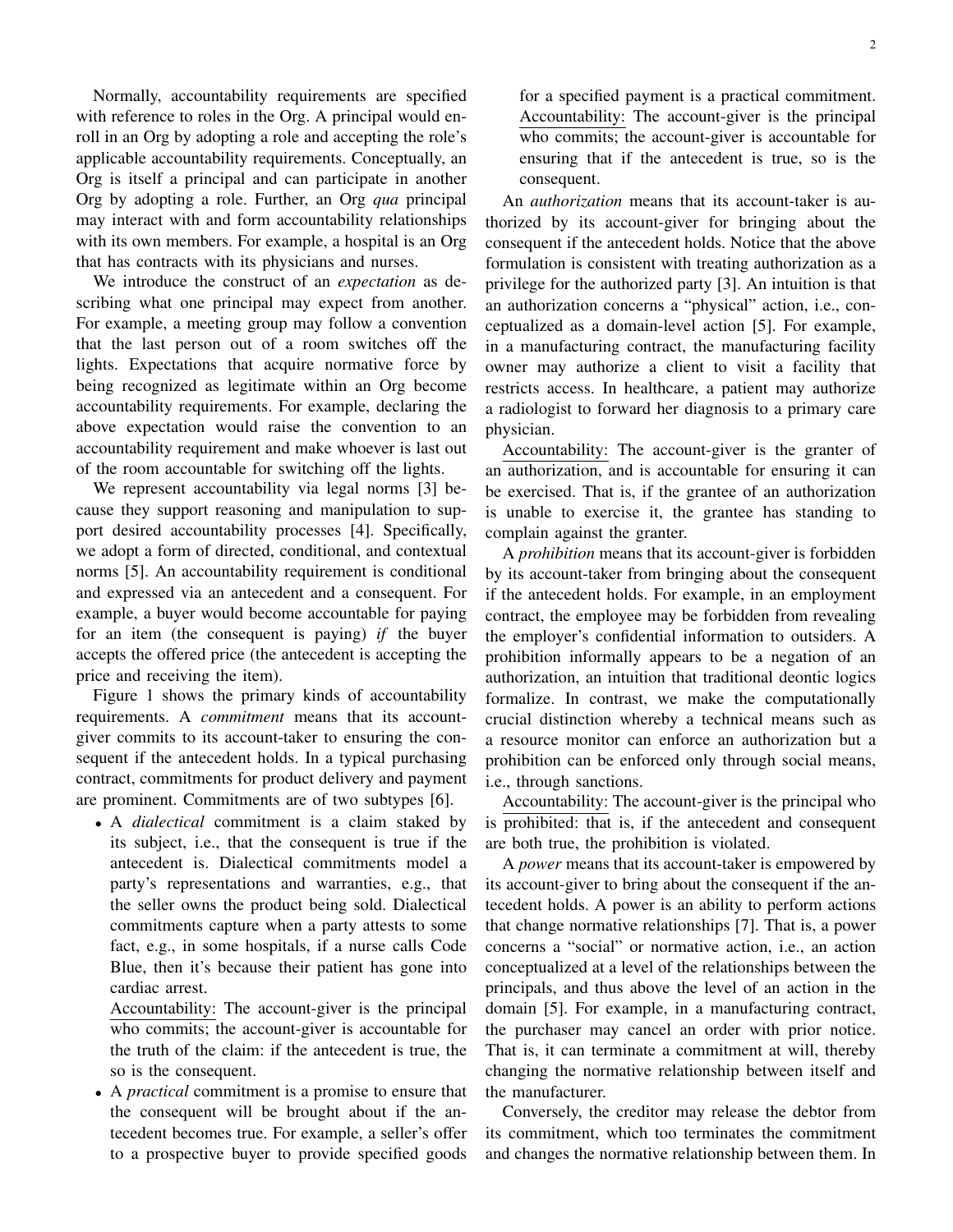

Fig. 1. Accountability requirements metamodel. Accountability refines the relationships of expecter and expectee to account-taker and account-giver, respectively.

healthcare, a radiologist Alice may empower her radiology fellow Bob to issue a diagnosis for a patient. The existence of a power doesn't suggest that exercising it is always allowed [7]. For example, Alice may empower Bob only for issuing a diagnosis for a patient who has come in for a routine exam, but not for a patient for whom a tumor is being suspected.

Accountability: As for an authorization, the accountgiver is the granter of the power. The granter is expected to ensure that if the antecedent is true, so is the consequent, or else the power is deemed to have failed.

#### III. CASE STUDY

Abraham and Reddy [8] studied the interdepartmental coordination of patient transfers in a large academic hospital (501 beds; 50,000 Emergency Department visits per year). We introduce their description of the *idealized* patient transfer process; discuss the specific coordination problems they observe; and demonstrate how representing and reasoning about accountability requirements helps address these problems.

#### *A. Interdepartmental Patient Transfer Workflow*

The study involved three departments: Emergency, Neurosciences (an inpatient department), and Inpatient

Access. The patient transfers were from Emergency (the sending department) to Neurosciences (the receiving department). Figure 2 depicts the patient transfer workflow [8]. The admitting physician first enters a patient transfer order in the Electronic Medical Record (EMR) software. An Inpatient Access staff member uses the Bed Tracking System to assign a bed to the patient. The staff then notifies the Charge Nurse (abbreviated CN in Figure 2) of the receiving department. If the bed is confirmed by the receiving department, the staff notifies the Emergency Charge Nurse. Emergency transfers the necessary patient information to the receiving department, upon doing so Emergency proceeds to arranging the physical transfer of the patient.



Fig. 2. Workflow view of patient transfer [8].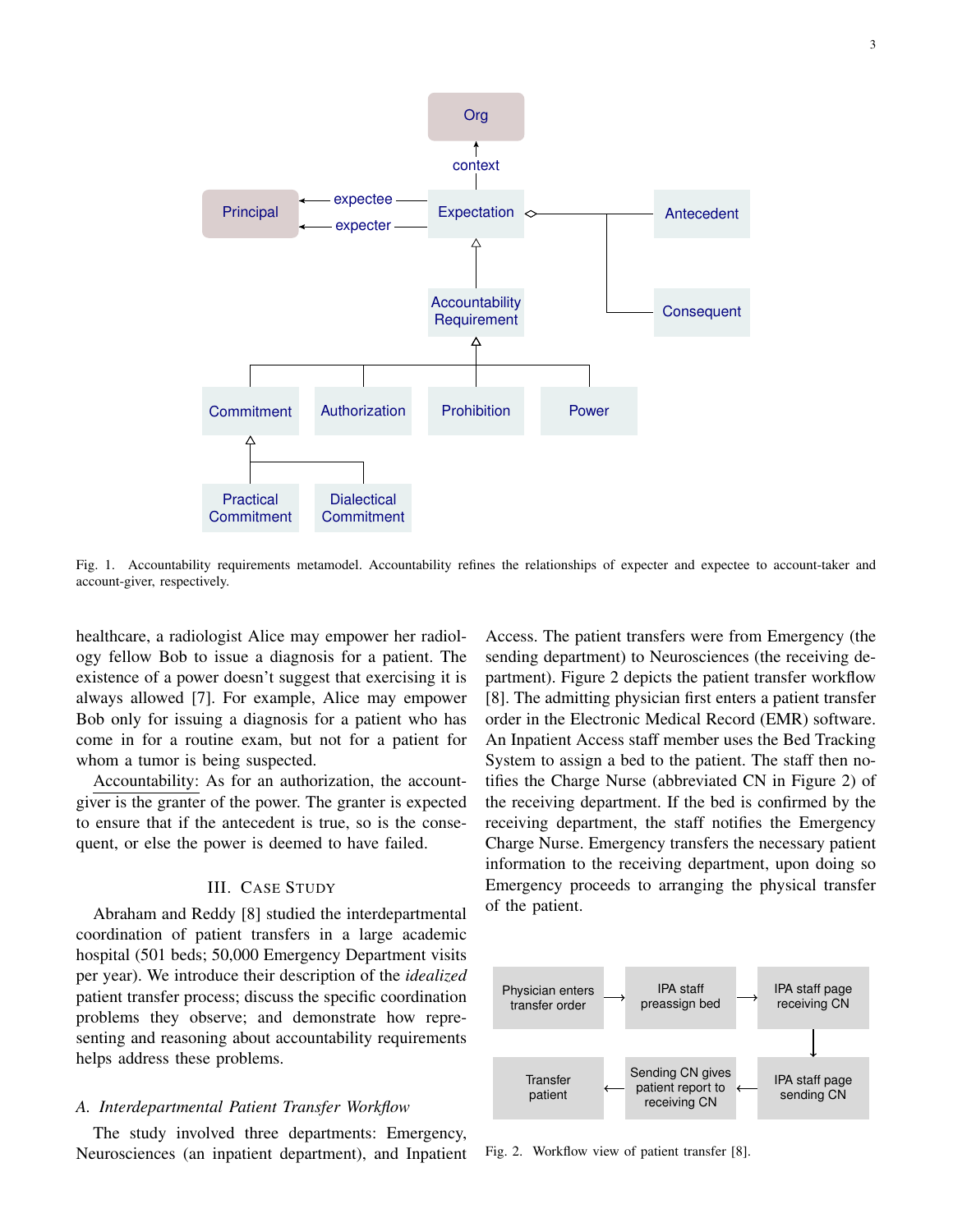Abraham and Reddy observe that the foregoing scenario suffers from major shortcomings.

- $P_1$ . Although the clinical staff in the departments control patient care activities, Inpatient Access has complete authority over bed assignment decisions. This arrangement leads to a sense of disability among the clinical staff and can adversely affect their interactions with Inpatient Access staff. Thus, inappropriate patient transfers ensue.
- $P_2$ . Priorities vary across departments. Emergency's priority is quick patient turnaround to accommodate the constant influx of new patients whereas the inpatient departments prioritize patient care and long-term treatment over rapid patient flow. This misalignment creates bottlenecks in the patient flow.
- $P_3$ . The inpatient departments were concerned that transfer patients from Emergency weren't well-kept and their labwork would often be incomplete. The Emergency Charge Nurse though didn't think that Emergency was responsible for ensuring the patients were well-kept.
- $\mathcal{P}_4$ . Emergency's Charge Nurse provides a report to the Neurosciences Charge Nurse on a patient being transferred to Neurosciences. Delays occur when the Neurosciences Charge Nurse isn't ready to receive the report, leading to patients staying in Emergency for hours longer than necessary, conflicting with Emergency's requirement of quick turnaround for patients.
- $P_5$ . Often, because of the delays, by the time Neurosciences Charge Nurse accepted a transfer, Emergency's Charge Nurse may have forgotten important patient details and may fail to mention them.
- $\mathcal{P}_6$ . All clinical departments ought to provide bed availability information to Inpatient Access. But they often fail to do so for various reasons. For example, nurses wanted to avoid an hour's worth of cumbersome work when close to a shift change.
- $P_7$ . Transfers can occur without Inpatient Access having been informed. Emergency's motivation is that if an available bed is "hidden," Inpatient Access can't code it as *dirty*, which would require immediate cleaning.
- $P_8$ . Although only Inpatient Access can make bed assignment decisions, all clinical departments have access to the information provided by the Bed Tracking System. The universal availability of this information sometimes can lead to conflicts between the clinical departments and Inpatient Access.

Abraham and Reddy document conflicts between the departments about bed assignments. Such conflicts led the Charge Nurses to withhold information regarding beds, refuse transfers, and delay discharges to avoid new admissions.

- $P_9$ . Since the Bed Tracking System published information about beds, Emergency could initiate a transfer without involving Inpatient Access and Neurosciences. Thus, patients would arrive unexpectedly at Neurosciences, disrupting work and requiring Inpatient Access to resolve the situation.
- $\mathcal{P}_{10}$ . The EMR software doesn't notify the Charge Nurse that the physician has entered a transfer order. Nurses must "poll" the status of their patients in the EMR software to learn of these orders. This approach sometimes results in nurses learning of a transfer order only when Inpatient Access informs them that a bed was available to move the patient, and causes delays in patient transfer.

The foregoing problems appear as process errors but are also indicative of ethical failures in the STS. For example, the staff face perverse incentives that lead them to falsify information about available beds or send patients unannounced, potentially endangering them or at least lowering the quality of their care.

## *B. Solution Based on Accountability*

Many problems in traditional organizations, such as the hospital in the above case study, arise due to unclarity in accountability requirements. Organizational hierarchies further complicate the picture: hierarchical structures neglect accountability-inducing work-related interactions that cut across hierarchies. Our solution makes explicit the accountability requirements on the various principals. The accountability requirements  $(A_1 \mathcal{A}_8$ ) are peer-to-peer relations, as Figure 3 illustrates.

- $A_1$ .  $P_1$  can be alleviated by making Inpatient Access practically committed, and thus accountable, to both the receiving and sending departments to ensure that bed assignments remain in line with the reasonable constraints of the departments regarding availability and time needed to receive and settle a patient in.
- $A_2$ .  $P_2$  is a conflict in objectives. The hospital is committed to the patient for providing adequate care. And, each department is committed to the hospital for providing care to the patient. These requirements counterbalance the drive for turning patients around quicker. Notice that Abraham and Reddy treat the patient as an "object" of interaction among the principals. When we think of accountability requirements, however, the patient appears as a principal on par with other principals involved in the transfer.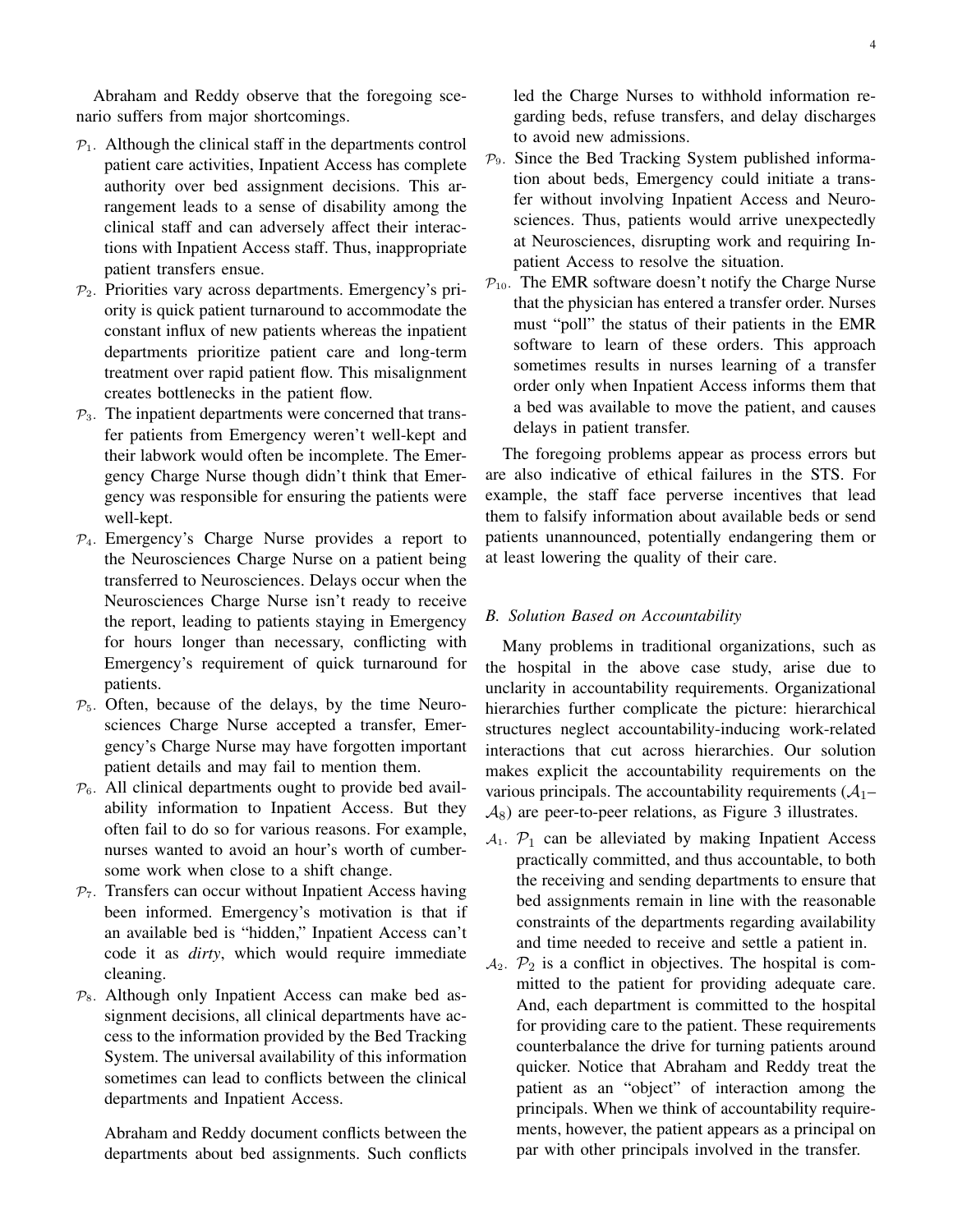

Fig. 3. Accountability view of Abraham and Reddy's scenario. The dotted lines indicate the various accountability requirements  $(A_1-A_8)$ explained in the text with letters appended when a requirement involves more than one pair of principals. The rectangular entities are the principals; the circle refers to the technical infrastructure created and operated by the IT Operator and used by the three departments.

- $A_3$ .  $P_3$  is a case of ambiguous responsibility. It is potentially addressed by making Emergency practically committed to the patient to and ensure their labwork was complete. However, work overload is a legitimate reason for patients not being well-kept. Therefore, in addition, we make the hospital empower each employee to decline assignments above their capacity. That is, the hospital (and thus its departments are accountable) to their employees and employees can decline assignments when necessary. We can imagine the hospital would have negotiated these terms with the employees' union or the governmental labor board.
- $A_4$ .  $P_4$  is addressed by making Neurosciences authorize Emergency to upload the report (electronically and asynchronously) to Neurosciences. Hence, the Emergency Charge Nurse wouldn't be stuck waiting for the Neurosciences Charge Nurse. This norm concerns and presupposes a suitable technical tier.
- $A_5$ .  $\mathcal{P}_5$  is mitigated by making Emergency committed to Neurosciences to upload the report for any patient being transferred in a timely manner. Although a commitment is no guarantee against forgetfulness, making the accountability explicit should lead Emer-

gency to institute processes to satisfy this commitment.

- $A_6$ .  $P_6$  is addressed by making Neurosciences committed to the hospital for updating bed availability information as soon as a bed comes free. The commitment doesn't guarantee compliance, but gives the hospital grounds for holding Neurosciences accountable.
- $A_7$ . Making the sending and receiving departments practically committed to notifying Inpatient Access about the transfer helps address  $\mathcal{P}_7$  and  $\mathcal{P}_9$ .
- $A_8$ .  $\mathcal{P}_{10}$  is addressed by having the IT Operator practically commit to the hospital for notifying departments of transfer orders. This means that the IT Operator must implement or configure the EMR software accordingly.
- $A_9$ .  $P_8$  is addressed partly by making all parties in the hospital dialectically committed to the patient for acting in the best interests of the patient. And partly it is addressed by the other accountability requirements stated above that address the transfers and concerns such as workload.

Modeling accountability requirements in patient transfer doesn't mean that problems  $P_1-P_{10}$  will be avoided.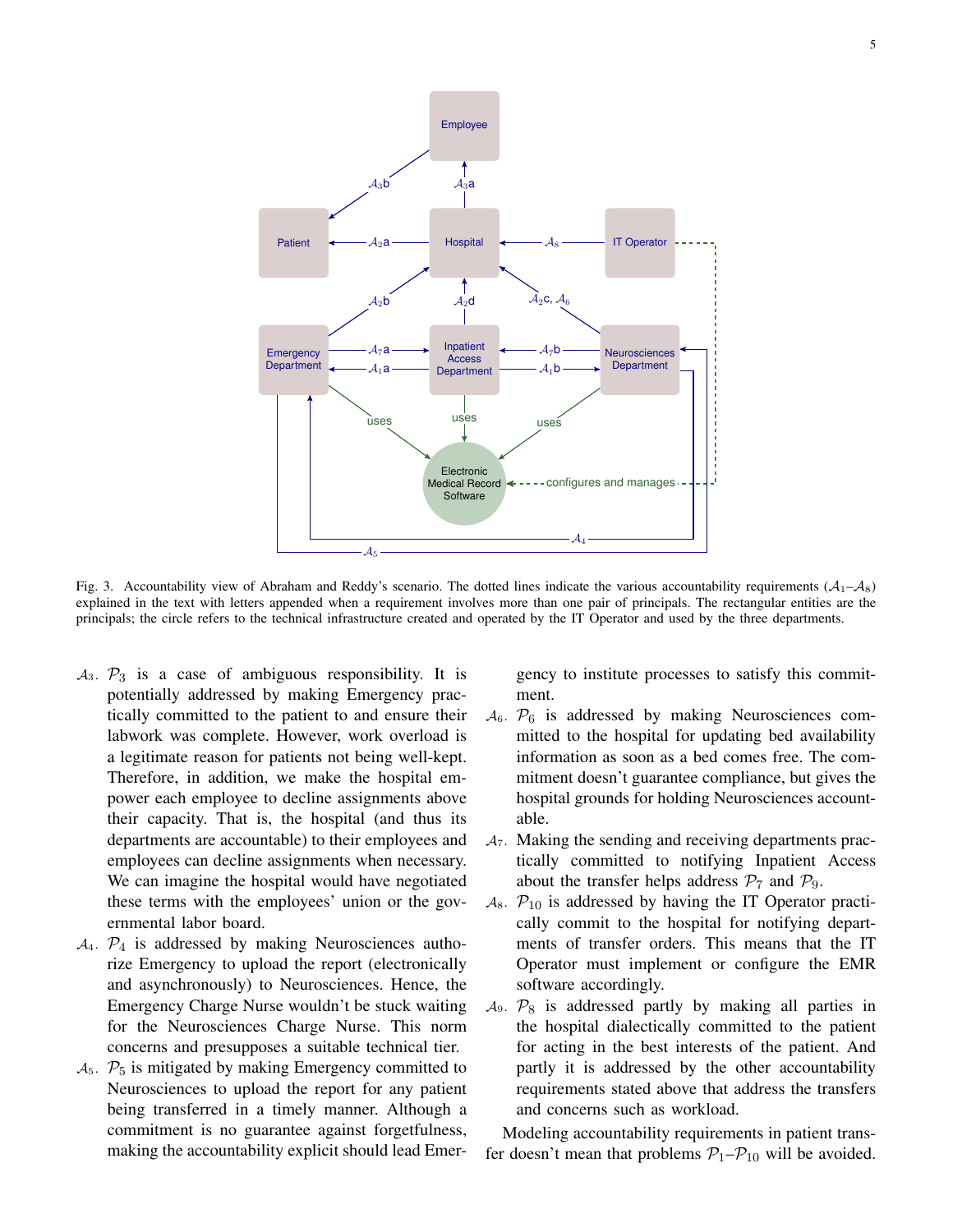After all, one cannot force autonomous principals to fulfill their requirements. However, conceiving a system in terms of accountability requirements and identifying an accountable principal for every requirement clarifies the organizational context for each requirement, leads to greater awareness of mutual expectations, and provides a basis for systematic analysis of organizational problems.

## IV. DISCUSSION

Autonomy and accountability are two sides of the same coin. We showed how STSs can be modeled in terms of accountability requirements expressed via normative abstractions and how such modeling can help address organizational problems. Accountability is a useful approach for realizing effective STSs, abstracting away from implementations of individual agents. Even in STSs, accountability is beneficial when relevant technical (e.g., monitoring and reasoning) components exist and the principals are willing to hold each other to account.

## *Identifying Accountability Requirements*

An important question is how the accountability requirements relevant to a given sociotechnical setting may be determined. Figure 3 is reminiscent of influential requirements modeling approaches such as Tropos [9]. Their notion of *goal dependency* captures a relationship between the actors in a system being specified. For example, in Tropos, one can model that Patient *depends* upon Physician for its goal of being examined. A Tropos dependency, however, doesn't capture accountability. In contrast, an accountability requirement is what justifies a dependency.

Accountability requirements reconcile the needs of autonomous stakeholders. Protos [10] provides an abstract method for doing so for commitments. The stakeholder requirements may be extracted from user stories [11] or online discussions [12].

Our norm language is based on legal constructs [3]. But not all norms have the force of law. For example, the patient transfer requirements given above don't. However, requirements protecting patient privacy, ensuring adequate care, or against false billing would have the force of law. Our approach provides a way to build software that reflects legal requirements when appropriate.

#### *Operationalizing Accountability*

To implement accountability, in our recommended approach, we would begin by expressing accountability requirements in a norm language [13]. Depending on the setting, we may operationalize the norms via a reasoner that agents helping different principals can use or generate a decentralized multiagent system [14], where the schemas and meanings of messages exchanged by the agents are based on the norms.

Parvizimosaed et al. [15] show how to formalize contracts via a language that resembles ours. In carrying out its part of a contract, each party would realize the relevant accountability requirements. One key difference is that Parvizimosaed et al. apply external triggers for norms, which therefore carry no normative force, whereas our norms are self-contained. We accompany accountability with role capabilities, which determine what computations may be produced by the agents playing the various roles when an STS is instantiated [14].

Business processes can operationalize accountability if they are modeled based on commitments and allied constructs that reflect accountability [16]. However, existing approaches "compile out" the accountability requirements into procedural representations. Thus, they cannot support runtime reasoning about accountability, e.g., by an agent who is deciding how to exercise its autonomy, and potentially violate a requirement that it is accountable for [17].

#### *Autonomy, Violability, Ethics, and Trust*

To support autonomy means that accountability requirements may be violated [17]. A violation may be desirable for the agent when the accountability requirement conflicts with some other agent requirement. For example, a Physician may miss a routine appointment with a Patient because they are called into an urgent consultation at the hospital.

Accountability requirements enable trust by providing a basis for determining correct behavior and, in case of violation, any accounting to be provided. A violation by an agent followed by inadequate account for the violation would normally be a basis for diminished trust in that agent. For example, a patient may lower their trust in a physician who misses appointments but if the patient learns it was for an emergency involving another patient, they may trust the physician more for having acted to help a patient. A violation may thus help produce ethical outcomes.

Current work on AI ethics primarily considers *micro ethics* or the decision making of individual agents whereas important challenges arise in *macro ethics*, i.e., at the level of an STS [2]. We posit that modeling accountability requirements would simplify realizing STSs that yield improved ethical outcomes. As Figure 3 shows, we can identify concerned humans (the patient) as principals and make clear that there is an accountable principal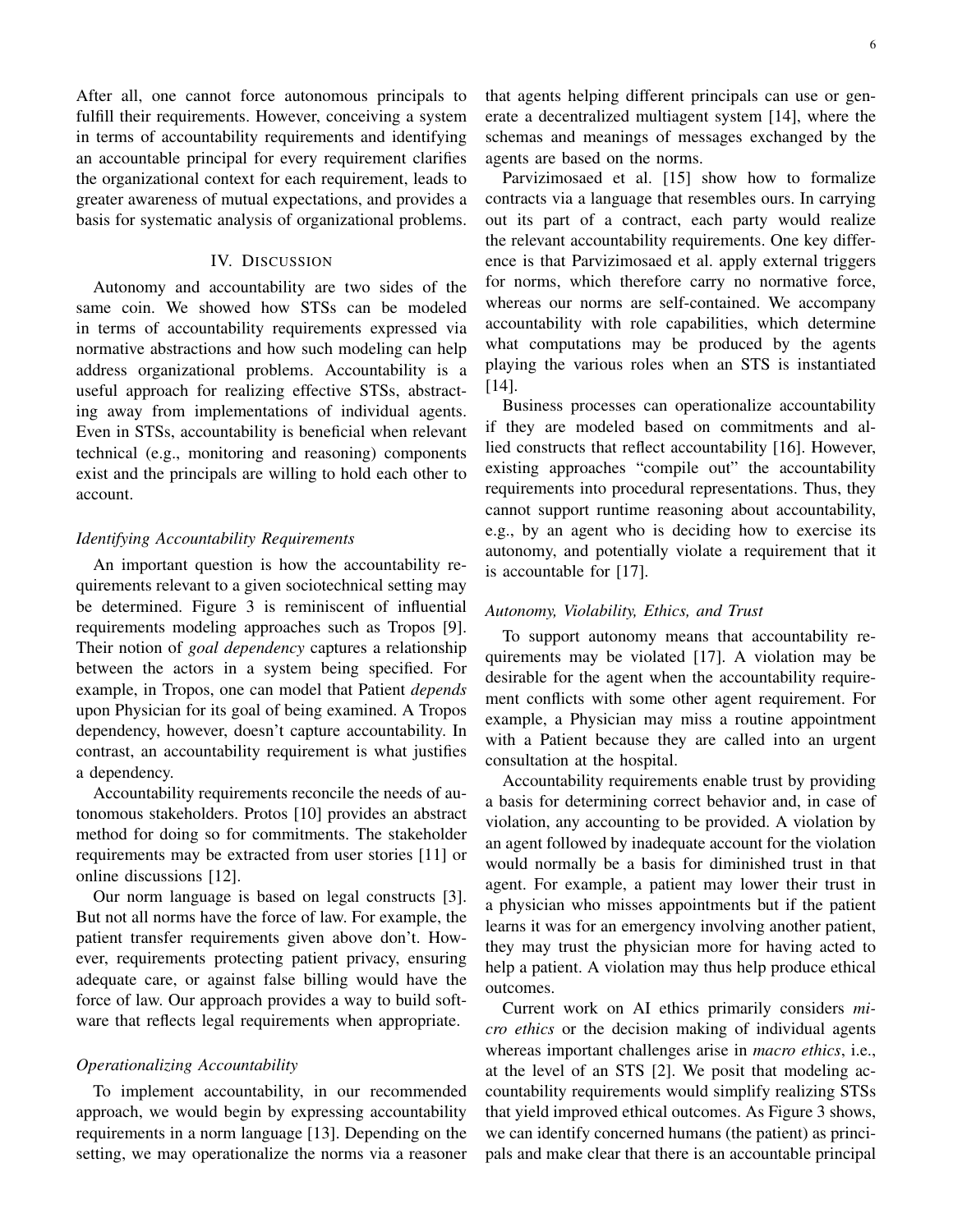behind whatever a technical entity (the software) seems to do. Further, expressing interactions via accountability, gives the principals maximal flexibility, including to violate any requirements they find objectionable. Additionally, a violation (accompanied by an accounting for it) can provide a basis for innovating—revising the STS, e.g., by determining what information to gather and what norms to revise [2, 4].

Cranefield et al. [18] state that an accountable agent must be able to deal with expectations; explain its reasoning, including via argumentative dialogs; adapt its reasoning mechanisms; and accommodate human values. We agree that these are useful capabilities to realize an STS using agents who respond to accountability requirements. An important direction would be an approach by which stakeholders may negotiate the norms in an STS, e.g., to remove some of the current norms that often need to be violated for good reason.

Hewitt's *ORGs* [19] are similar to our Orgs in being motivated from principles of real-world organizations and emphasize accountability. Hewitt discusses the ramifications of inconsistencies between the parties concerned but lacks a formal model for accountability and norms that we develop.

#### *Accountability versus Traceability and Deterrence*

Our approach contrasts with traditional computing approaches that formalize accountability in ways that neglects its core intuitive basis. For example, Haeberlen [20] considers only traceability of actions, which though an important mechanism for holding someone accountable, is neither necessary nor sufficient for accountability.

Feigenbaum et al. [21] conflate accountability with punishment for violating a norm. Such conflation has two drawbacks. One, a principal may be in fact be rewarded for violating a norm (e.g., if, in an emergency, a nurse saves a patient life by administering a drug without authorization). Two, punishing or rewarding an accountable party are processes that apply accountability, but aren't incorporated in its definition [1].

Although we separate violations from sanctioning, we allow additional requirements about sanctioning. For example, given a requirement that a Charge Nurse mark a clean bed as available, a second requirement could commit the hospital to demoting a Charge Nurse who violates the first requirement. The second requirement is simply another accountability requirement that could be identified during requirements elicitation and analysis.

# V. CONCLUSION

Conceptualizing STSs in terms of accountability requirements promises important benefits in software engineering. One, it can help manage complexity by modularizing requirements: it is enough that principals know their respective accountability requirements and build their software systems accordingly. Two, it can support organization-IT alignment [8] by formally capturing organizational context. Three, it can force transparency, especially concerning how information is obtained and processed [22], and identifying the social dependencies that might underlie goal dependencies [10]. Indeed, whatever predicate features in an accountability requirement must be *transparent* in that both parties ought to be able to observe that predicate. Developing software engineering methodologies that enable realizing these benefits is another major research opportunity.

#### ACKNOWLEDGMENTS

Chopra thanks the EPSRC (grant EP/N027965/1) and Singh thanks the NSF (grant IIS-1908374) for supporting this research.

#### **REFERENCES**

- [1] R. W. Grant and R. O. Keohane, "Accountability and abuses of power in world politics," *American Political Science Review*, vol. 99, no. 1, pp. 25–43, Feb. 2005.
- [2] A. K. Chopra and M. P. Singh, "Sociotechnical systems and ethics in the large," in *Proceedings of the AAAI/ACM Conference on Artificial Intelligence, Ethics, and Society (AIES)*. New Orleans: ACM, Feb. 2018, pp. 48–53.
- [3] G. H. Von Wright, "Deontic logic: A personal view," *Ratio Juris*, vol. 12, no. 1, pp. 26–38, Mar. 1999.
- [4] M. Baldoni, C. Baroglio, R. Micalizio, and S. Tedeschi, "Robustness based on accountability in multiagent organizations," in *Proceedings of the 20th International Conference on Autonomous Agents and MultiAgent Systems (AAMAS)*. Online: IFAAMAS, May 2021, pp. 142–150.
- [5] M. P. Singh, "Norms as a basis for governing sociotechnical systems," *ACM Transactions on Intelligent Systems and Technology (TIST)*, vol. 5, no. 1, pp. 21:1–21:23, Dec. 2013.
- [6] T. J. Norman, D. V. Carbogim, E. C. W. Krabbe, and D. N. Walton, "Argument and multi-agent systems," in *Argumentation Machines: New Frontiers in Argument and Computation*, ser. Argumentation Library, C. Reed and T. J. Norman, Eds. Kluwer, 2004, vol. 9, ch. 2, pp. 15–54.
- [7] A. J. I. Jones and M. J. Sergot, "A formal characterisation of institutionalised power," *Logic Journal of the IGPL*, vol. 4, no. 3, pp. 427–443, Jun. 1996.